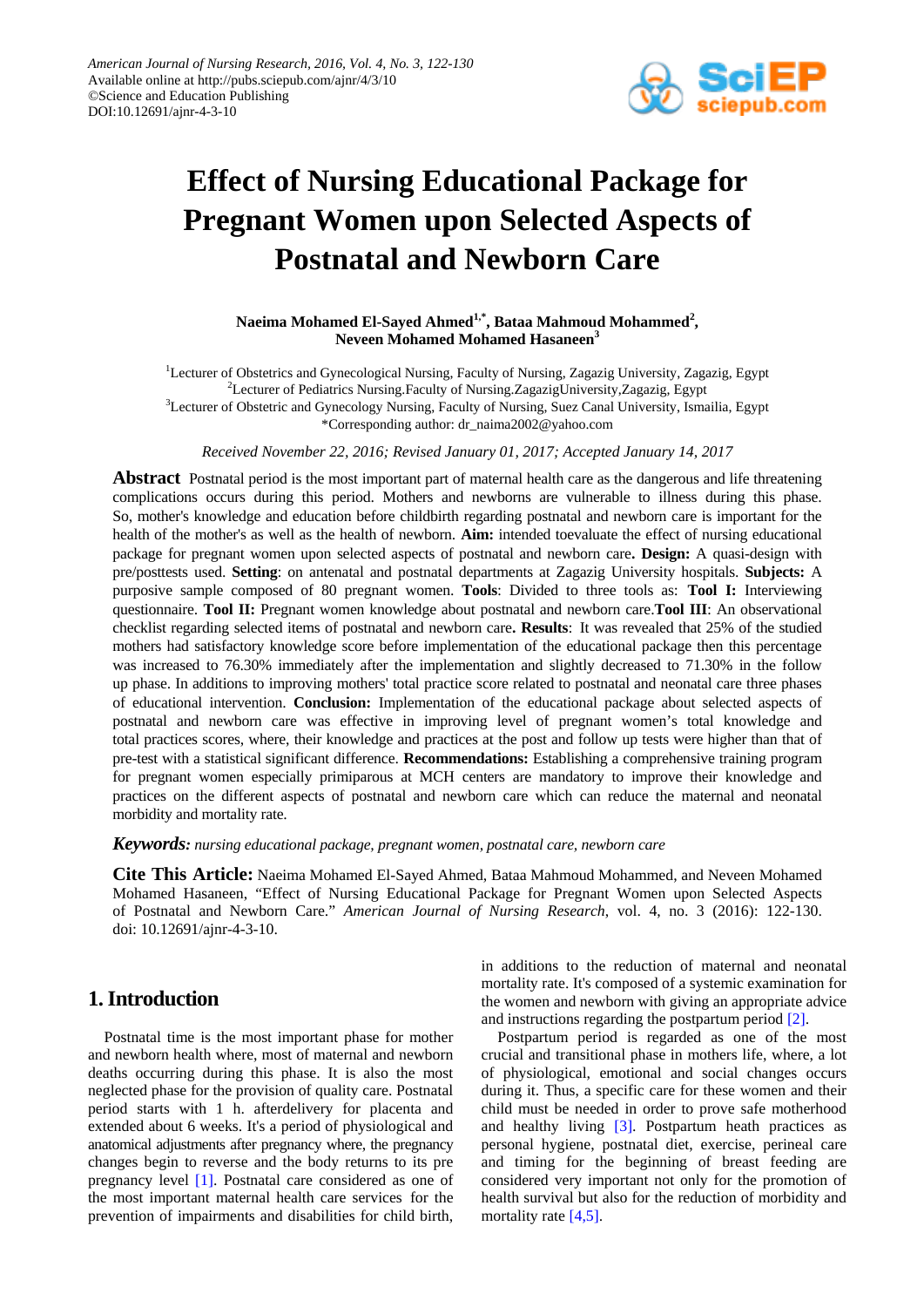Neonatal period constitute the first four weeks of neonatal life which considered one of the most sensitive life stages and require more care . Early breast feeding and kept baby close to their mothers reducing risks of hypothermia and hypoglycemia [\[6\].](#page-7-4)

It is very important for mothers to get adequate information and knowledge regard to self-activities and healthy practices during postnatal period and maternity nurses has vital role in improving health and giving more awareness for sequence of poor maternal and neonatal healt[h \[7\].](#page-7-5)

Education information's is an integral part of maternal and child health care, where, proper health education can promote healthy mother and newborn which will reduce the mortality rate for them. During postnatal period a variety of healthy interventions as prevention of infection, nutritional diet and newborn care assist in the healing process for the postnatal mother and newborn, so, nurses should educate the mothers about these interventions which will help them in gaining knowledge and maintaining a positive health for herself and her baby [\[3\].](#page-7-2)

#### **1.1. Significance of the Study:**

Harmful practices regarding postnatal and neonatal care were prevalent among mothers. In 2015, about 830 women died every day due to complications of pregnancy and child birth.In addition to 2.6 million globally died child for first month ( 2016 alone) , about 7,000 neonatal death every day in first week. On current trends, Sustainable Development Goals (SDG), reducing global maternal mortality below 70 /100 000 live births neonatal mortality less  $12 / 1000$  live births (2030) is the target [\[8\].](#page-7-6) Furthermore,up to third of these deaths will be prevented by increasing education times through intervention for mothers and practiced effective measures for self-care after childbirth. Current study had a genuine interest to assess the effect of nursing educational package for pregnant women upon selected aspects of postnatal and newborn care

#### **1.2. Aim of the Study:**

Evaluate the effect of nursing educational package for pregnant women upon selected aspects of postnatal and newborn care.

#### **1.3. Objectives:**

- To determine the existing knowledge and practice of pregnant women regarding selected aspects of postnatal and newborn care.
- To design, implement and evaluate the effectiveness of educational package on maternal postnatal and neonatal care

## **1.4. Research Hypothesis:**

Pregnant women who receive nursing educational package regarding postnatal and newborn care will have higher level of knowledge and have a good practice on posttest than pretest.

# **2. Subjects and Methods**

#### **2.1. Design:**

A quasi - experimental used in this investgation.

#### **2.2. Study Setting:**

The study was conducted at antenatal and postnatal departments at Zagazig University hospitals.

#### **2.3. Sample Size**

The sample size was calculated through EPI info (Epidemiological information system) software version 6 according to the following collected data, the confidence level 95% and a power of study 80%.

#### **2.4. Study Subjects**

A purposive sample comprised of 80 pregnant women chosen according to following characteristics:-

- Literate women(read and write)
- Primparous women
- Age from 18 to 35 years
- Gestational age  $\geq$  32 weeks
- Viable and singleton fetus without any congenital anomalies.
- Women who delivered normally and had episiotomy.
- Women who agree to participate in the study

#### **Tools of data collection:**

Data were collected through interviewing pregnant women using the following three tools which were developed by the investigators after extensive reviewing of related literature.

#### **Tool I:**

The first tool was pregnant women's interviewing questionnaire that divided into two parts:

#### **Part 1:**

This was concerned with pregnant women's demographic data such as age, study qualification, occupation and residence. In additions to previous women information regarding postnatal and newborn care and the source of this information.

#### **Part 2:**

This was covered pregnant women's obstetrical history as number of gravida and duration of gestational age. **Tool II:**

This was intended to assess the studied mother's knowledge about postnatal and newborn care in the form of closed and open ended questions and was written in a simple Arabic language. As for mother knowledge regarding postnatal care it was categorized into five groups of care as follows: Personal hygiene (5items), maternal diet (3items), perineal and episiotomy care (5items), breast care (5items), postnatal exercise (2items) and women knowledge regarding postnatal danger signs (2items). Meanwhile, mother's knowledge regarding newborn care it was addressing the following items: General information about newborn (3 items), physiological functions(3 items), as well as mother knowledge about newborn umbilical cord care (5 items), breastfeeding (7 items), thermogenic preservation (2 items), newborn immunization (2 items),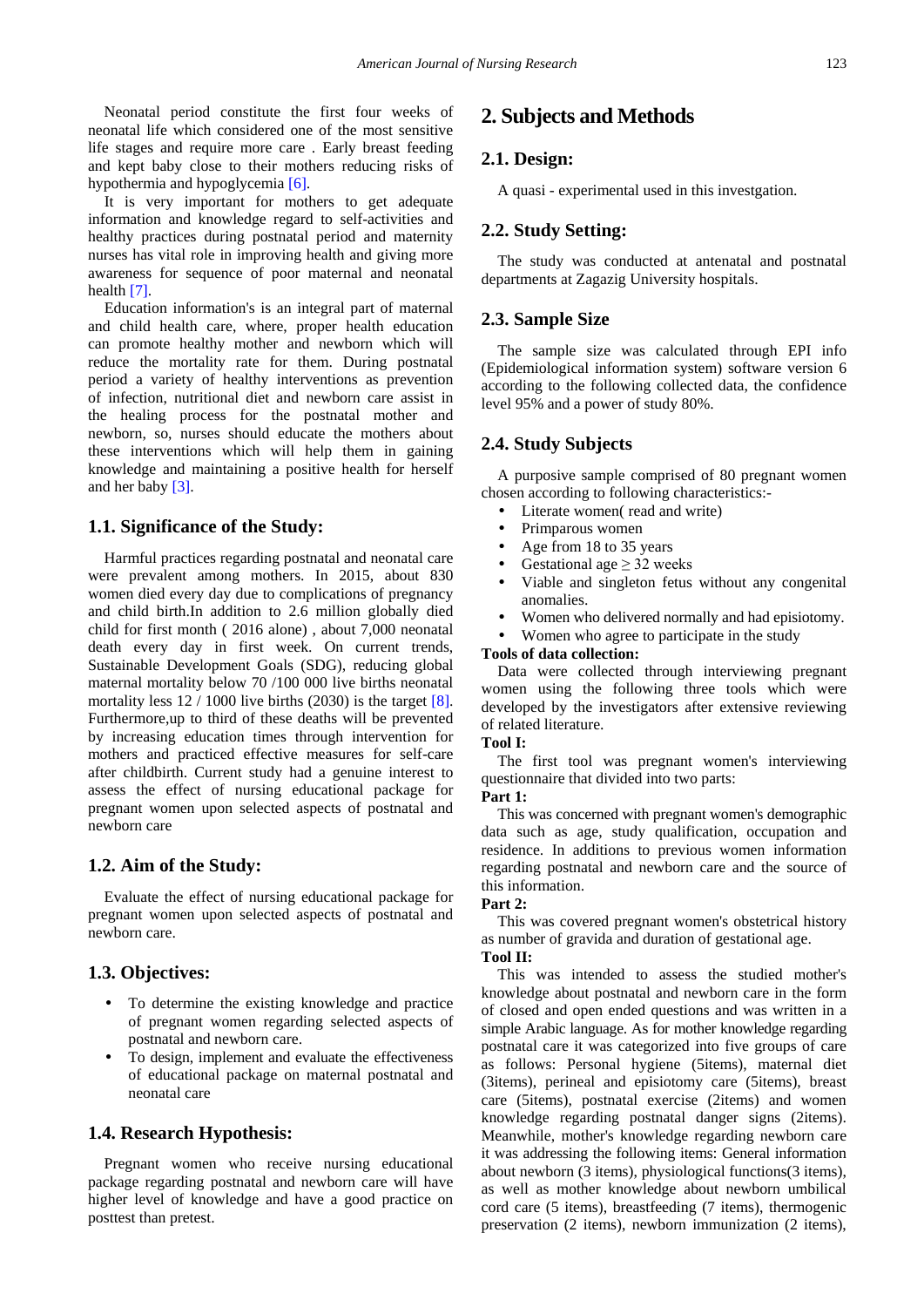newborn danger signs(2 items) and signs of eye infection (2 items).

#### **2.5. Scoring System:**

Mother's answers related to knowledge were scored and calculated.. A scoring for mother s' knowledge was consisted of given "1"for a correct answer and "0" for incorrect one or for any women who didn't know the answer. A scoring was given to each question and a total knowledge score that ranges from zero to 48 points was adopted. Score knowledge below 60% classified as unsatisfactory and mothers had 60% and more was described as satisfactory knowledge.

#### **Tool III:**

An observational checklist regarding selected items of postnatal and newborn care which containing (Perineal and episotomy care, umbilical cord care, breast feeding and newborn eye drop instillation) developed by the researches and guided by [\[9,10\].](#page-7-7) It contains 33 step divided into (7steps) for perianal care, (10 steps) for cord care, (9 steps) for breast feeding and (7 steps) for eye drop instillation.

#### **2.6. Scoring System:**

The scoring system was developed by the investigators and the possible response for each step in observational checklist was done or not done. The scores given for each were 1 and zero respectively and the total score of practice was thirty three marks. The total score of mother's practice was classified as follows:

- Mothers were considered satisfactory when the total score was 60% and more
- Unsatisfactory when the total score is less than 60%.

#### **2.7. Validity and Reliability:**

The two tools and the educational intervention were reviewed for comprehensiveness, suitability, and legibility by an expert panel of jury of five experts in the field of obstetrics and gynecologic nursing in additions to experts in pediatric nursing. Modifications of the tools were done according to the experts' judgment on clarity of sentences, appropriateness of content and sequence of items. Internal consistency reliability of all items of the tools was assessed using Chronbach's Alpha test, its result was 0.811 for knowledge and 0.856 for practice which indicates an accepted reliability of the tools.

#### **2.8. Field Work**

Data collection took a period of nine months from the beginning of September 2015 to the end of May 2016. After getting the official permission and after identifying the mothers who fulfilled the criteria of the study. Women's were requested to participate in the study and they were met by the researchers 3 days per weeks (Saturday, Monday and Wednesday) at their available time (after their checkup and follow up visits) from 10:00 am. To 12 pm and the previously mentioned three days were selected because these days were specified for pregnant women follow up at the antenatal departments.

The educational program was developed through four phases as follows.

#### **(I) Assessment Phase:**

It involved the pre-intervention data collection for baseline assessment. Upon obtaining necessary official permissions to carry out the study, the researchers were explained the aim of the study to women and had their approval to participate in the study. Then the researchers read and explained each item of the study tool to the woman and recorded her responses to each item. The researchers gave the questionnaire to each woman individually according to their available time and asked them to answer and fill it as a pretest before the evaluation of their practice.Then the researchers evaluated their practice through observational checklist.The time consumed for completing the questionnaire and checklist was ranged from 30 to 45 minutes.

#### **(II) Planning Phase:**

Questionnaire and observational checklist (from pilot and assessment phase) as well as reviewing the related literature and on the basis of identified needs the educational package was developed by the researchers and consisted of two parts (theoretical & practical). Theoretical part: Contains the following two components; the first was maternal postnatal knowledge regarding (personal hygiene, diet, episiotomy, breast care, exercise and maternal danger signs). The second was maternal knowledge about the neonate (general information's regarding newborn, physiological function, umbilical cord, breast feeding, body temperature preservations, danger signs and the signs of eye infection). Practical part: Demonstration and re-demonstration concerning (perineal and episiotomy care, umbilical cord care, breast feeding and eye drop instillations). The contents of the educational package was written in Arabic language.

### **General objectives of the program:**

The educational package aimed to improve pregnant women's' knowledge and practice regarding selected aspects of postnatal and newborn care.

#### **Specificobjectives of the program**

#### **At the end of this educational package, the pregnant women would be able to:**

- Enhance knowledge regarding selected aspects of postnatal care as personal hygiene, diet, exercise, perineal and episiotomy.
- Acquire knowledge about some of newborn care as physiological function, umbilical cord care, preservation of newborn body temperature.
- Identify postnatal danger signs for mother and newborn.
- Recognize the signs of newborn eye infection.
- perform good practice regarding some of selected postnatal and newborn care as (perineal and episiotomy care, umbilical cord care, technique of breast feeding and eye drop instillation)

#### **(III) Implementation Phase:**

The educational package of this study was implemented through ten sessions (1session for intervention orientation and pretest, 4 for theoretical part  $\&$  4 for the practical part and the one was for posttest). The educational intervention was implemented in small groups in the antenatal unit; each group consisted of five to eight women according to their availability and spare time after completing their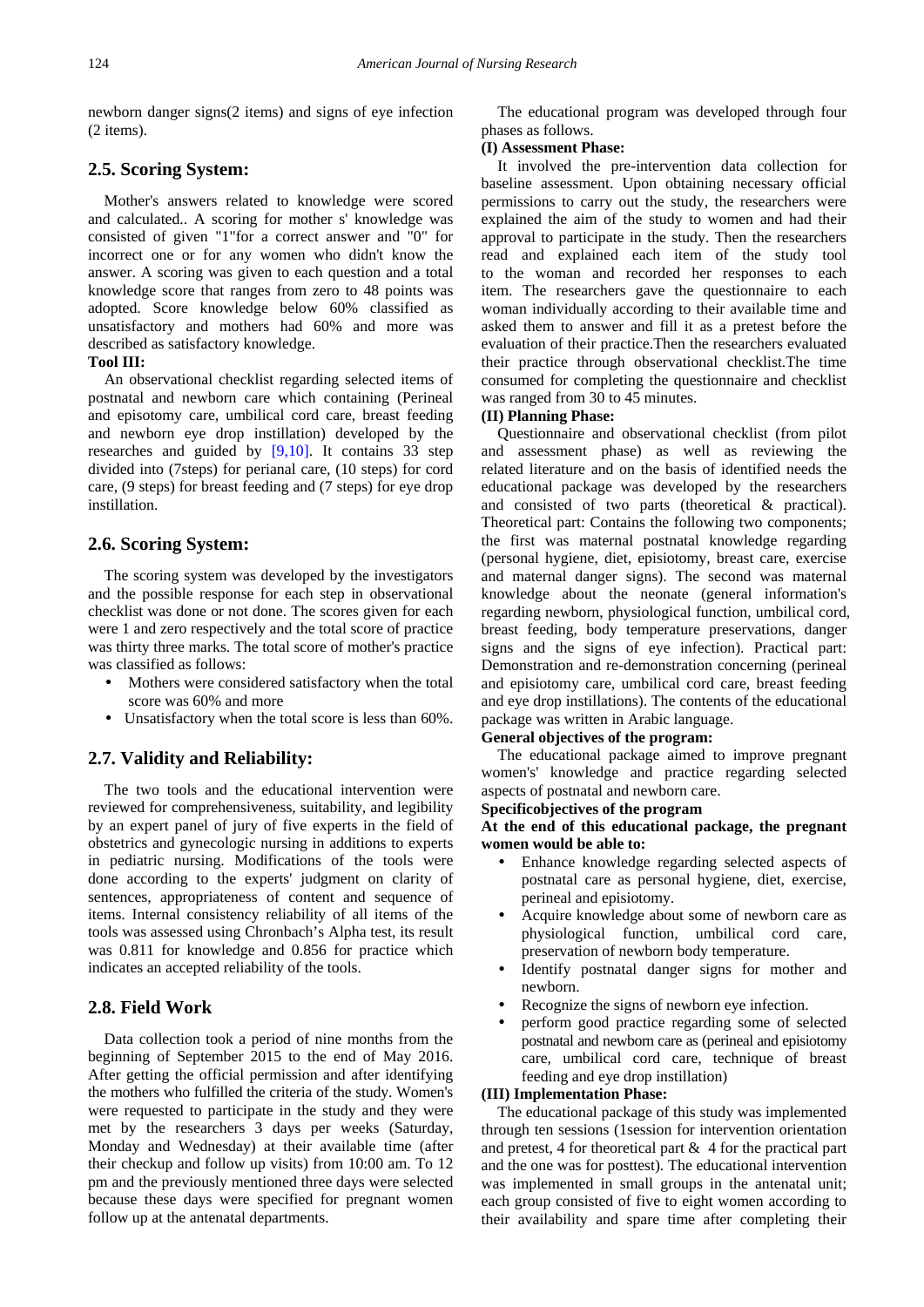checkup in the antenatal department. All participants received the same content using same training methods and same booklet. The length of each session differed according to the content and women's responses and ranged 30-45 minutes.The first session was about the orientation to the educational intervention like (the rationale, importance of the subject, contents, time and location and pretest assessments), second and third sessions for the component of postnatal period, fourth and fifth sessions were focused on newborn items, and the last five sessions were for the practical part andposttest assessments. For the practical sessions each procedure was demonstrated on a model. Each session started with a summary of the previous session and the objectives of the new one. Sessions were explained in Arabic language, motivation and reinforcement during a session were used in order to enhance women's' learning. Teaching methods were selected to suit teaching in small groups in a form of group discussion, demonstration and re-demonstration. Additionally the practical intervention was aided by using suitable teaching methods as videos, pictures, simulation of newborn, umbilical cord and model for episiotomy.

#### **2.9. Evaluation Phase:**

In this phase every woman of the studied sample was interviewed immediately after implementation of the educational package (posttest) and also after 24 hours postnatal by using the same tools of pretest (follow up phase).

#### **Pilot Study**

Before starting the data collection , a pilot study was conducted on 10% [\[8\]](#page-7-6) pregnant females from the study sample to evaluate the content of the tools, their clarity as well as to estimate the time needed for filling the questionnaire with the collected data.Minor modification was done and the sample wasn't added to the total study.

# **Administrative and Ethical Consideration**

Official letter of faculty of nursing, Zagazig University directed to the responsible authorities to obtain their permission. Research Ethics Committee of the Faculty of Nursing at ZagazigUniversity was approved the research and all ethical issues were taken with considering in study. An oral agreement for participation in the study was gained. Those who agreed to participate were assured about confidentiality, privacy and their right to leave the study at any time.

#### **Analysis**

The collected data were organized and analyzed by using appropriate statistical significant tests. The statistical analysis was performed using the statistical package for social science (SPSS) program, version 19 for windows data editor. The collected data were organized, categorized, tabulated and statistically analyzed to evaluate the difference between pre and post of the program regarding various parameters. The statistical significance and associations were assessed using the arithmetic mean, stander deviation (SD), chi-square test( $X^2$ ) and P value. Also Cronbach alpha coefficient test was used to assess the reliability of the developed tools through their internal consistency Comparison was done between the total score of the pretest and posttest of the different items obtained by the studied women by using T test. Pearson correlation coefficient was calculated to assess relationship between various study variables.

# **3. Results**

Characteristics of the studied mothers were shown in [Table 1.](#page-3-0) It was found that 66.3% of the mothers in the age group 18<24 years and those aged 30-35 constituted 25% with mean age of  $23.7 \pm 5.5$  years. Concerning qualification, 58.8% had finished their secondary education while 8.8 % were just read and write. As well as 82.5% were house wives and 90% were from rural. The same table revealed that 30% of the studied mothers had previous information about postnatal and neonatal care, of those only 41.7% had health education from internet.

**Table 1. Characteristics of the studied women (N=80)**

<span id="page-3-0"></span>

| <b>Items</b>                                               | N              | $\frac{0}{0}$ |  |  |  |
|------------------------------------------------------------|----------------|---------------|--|--|--|
| Age (year)                                                 |                |               |  |  |  |
| 18<24<br>$\bullet$                                         | 53             | 66.3          |  |  |  |
| 24<30<br>$\bullet$                                         | 7              | 8.7           |  |  |  |
| 30-35<br>$\bullet$                                         | 20             | 25            |  |  |  |
| Mean + SD $23.7 + 5.5$                                     |                |               |  |  |  |
| <b>Study qualification</b>                                 |                |               |  |  |  |
| Read and write<br>$\bullet$                                | 7              | 8.8           |  |  |  |
| Primary<br>٠                                               | 13             | 16.2          |  |  |  |
| Secondary<br>٠                                             | 47             | 58.8          |  |  |  |
| University<br>$\bullet$                                    | 13             | 16.2          |  |  |  |
| Occupation                                                 |                |               |  |  |  |
| Housewife<br>$\bullet$                                     | 66             | 82.5          |  |  |  |
| Working<br>٠                                               | 14             | 17.5          |  |  |  |
| <b>Residence</b>                                           |                |               |  |  |  |
| Urban<br>٠                                                 | 8              | 10            |  |  |  |
| Rural<br>$\bullet$                                         | 72             | 90            |  |  |  |
| Previous information regarding postnatal and neonatal care |                |               |  |  |  |
| Yes<br>٠                                                   | 24             | 30            |  |  |  |
| No<br>$\bullet$                                            | 56             | 70            |  |  |  |
| If yes, from whom $(N=24)$                                 |                |               |  |  |  |
| Physician<br>٠                                             | 5              | 20.8          |  |  |  |
| Internet<br>$\bullet$                                      | 10             | 41.7          |  |  |  |
| TV<br>٠                                                    | 5              | 20.8          |  |  |  |
| Family<br>٠                                                | $\overline{4}$ | 16.7          |  |  |  |

[Table 2](#page-3-1) reveals obstetric history of the studied mothers. It was found that 81.2% of the studied mothers were primigravid as well as 63.7% with gestational age 35-37 weeks.

**Table 2. Obstetrical history of the studied women (N=80)**

<span id="page-3-1"></span>

| <b>Items</b>                 | N               | $\frac{0}{0}$ |  |
|------------------------------|-----------------|---------------|--|
| Number of gravida            |                 |               |  |
| $\overline{\phantom{0}}$     | 65              | 81.2          |  |
| $\overline{2}$               | 8               | 10.0          |  |
| $\overline{\mathbf{3}}$<br>٠ | 4               | 5.0           |  |
| $\overline{4}$<br>$\bullet$  | 3               | 3.8           |  |
| $Mean \pm SD$                | $1.31 \pm 0.73$ |               |  |
| <b>Gestational age</b>       |                 |               |  |
| $32 - 35$<br>$\bullet$       | 29              | 36.3          |  |
| $35 - 37$<br>٠               | 51              | 63.7          |  |
| <b>Mean±SD</b>               | $34.6 \pm 1.14$ |               |  |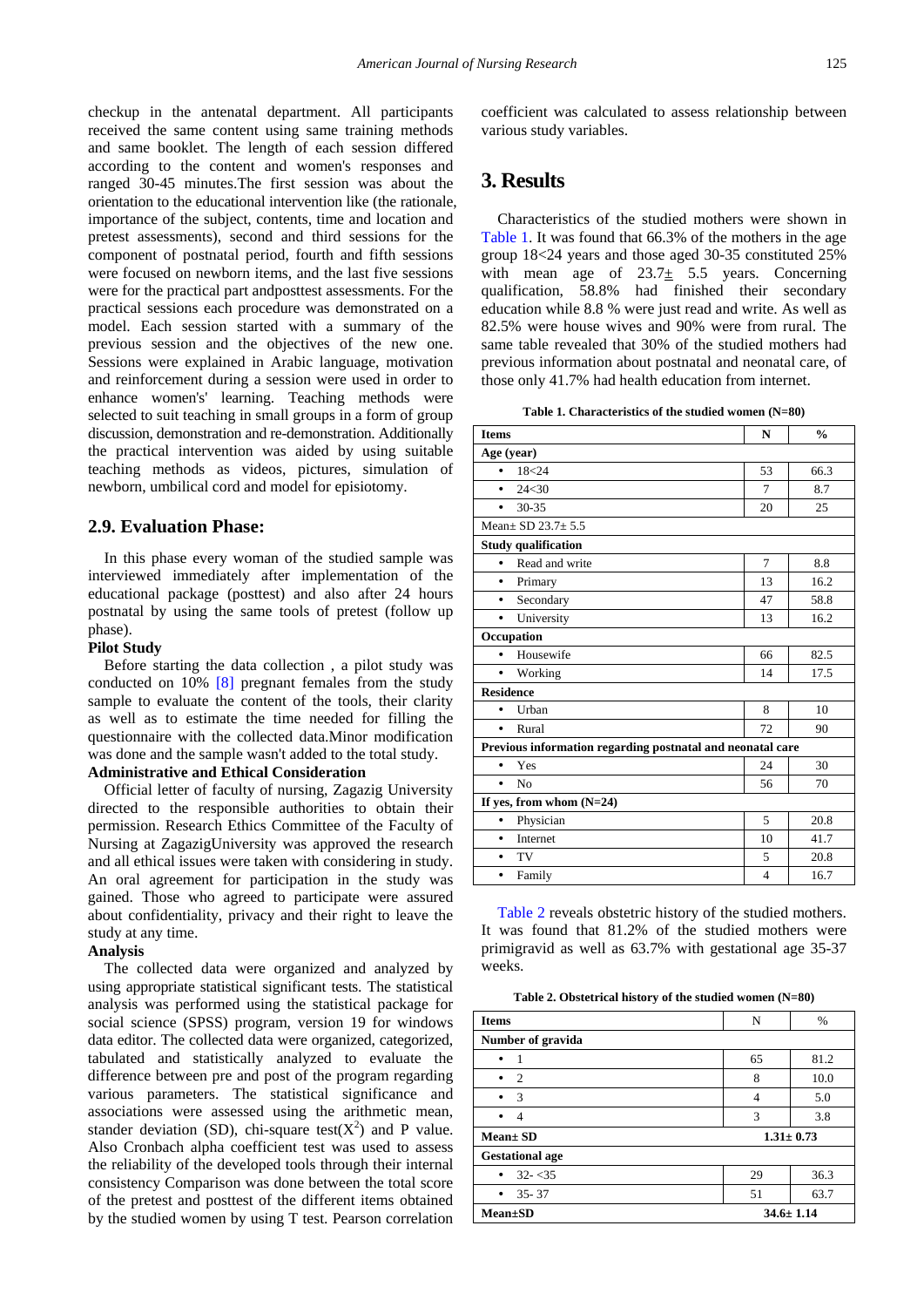Knowledge of studied mothers' regarding postnatal care was illustrated in [Table 3.](#page-4-0) It was reported that the highest mean score were breast care, followed by personal hygiene and episiotomy care  $2.65 \pm 1.22$ ,  $1.99 \pm 0.87$  and 1.84±0.91respectively before the educational intervention then increased to  $4.41 \pm 0.28$ ,  $4.11 \pm 0.9$  and  $4.25 \pm 0.57$ immediately after intervention and slightly decreased to 4.13±0.68, 3.97±1.05 and 4.07±0.72 at follow up respectively. The differences were statistically significant (P<0.05).

[Table 4](#page-4-1) difference between studied women regard to selected aspect of neonatal care knowledge in post-test and compared to pre-test. Mean knowledge score in the posttest and follow up was higher regarding breast feeding, umbilical cord and signs of eye infection which was (6.20±0.63, 5.97±1.00, 4.05±0.93, 3.97  $\pm 1.44$  and 1. 73 $\pm 0.19$ , 1.71 $\pm 0.2$  respectively) after the educational intervention.

Percentage distribution of studied women regarding their knowledge throughout the intervention phases was portrayed in [Figure 1.](#page-4-2) It was illustrated that 25% of the studied mothers had satisfactory knowledge score before implementation of the educational intervention. This percentage increased to 76.30% immediately after the implementation and then slightly decreased to 71.30% in the follow up phase.

<span id="page-4-2"></span>

**Figure 1.** Percentage distribution of studied mothers regarding their knowledge throughout the intervention phases (N=80).

[Table 5](#page-4-3) Highest score 6.48±3.15 for breast feeding before intervention then increased to 12.77±1.24 post intervention compared to  $12.63 \pm 1.47$  for follow up phase. Meanwhile the lowest mean score was 2.16±1.66 for perineal and episiotomy care before intervention compared to  $5.39 \pm 1.28$  and  $5.17 \pm 1.35$  immediately after and during follow up phase respectively. The differences were statistically significant  $(p<0.05)$ .

**Table 3. Compare means between studied women according to their knowledge about selected aspect of postnatal care throughout the intervention phases (N=80)**

<span id="page-4-0"></span>

| Selected aspects of postnatal care | Pre test        | Post test        | Follow up        |             | <b>Friedmantest</b> |
|------------------------------------|-----------------|------------------|------------------|-------------|---------------------|
|                                    | $Mean \pm SD$   | $Mean \pm SD$    | $Mean \pm SD$    | ${\bf X}^2$ | p. value            |
| Personal hygiene                   | $1.99 \pm 0.87$ | $4.11 \pm 0.9$   | $3.97 \pm 1.05$  | 11.81       | $.001**$            |
| Maternal diet                      | $1.17 \pm 0.65$ | $2.54 \pm 0.33$  | $2.41 \pm 0.40$  | 9.16        | $.003**$            |
| Episiotomy and perineal care       | $1.84 \pm 0.91$ | $4.25 \pm 0.57$  | $4.07 \pm 0.72$  | 12.42       | $.000**$            |
| Breast care                        | $2.65 \pm 1.22$ | $4.41 + 0.28$    | $4.13 \pm 0.68$  | 8.53        | $.004**$            |
| Postnatal exercise                 | $0.87 + 0.34$   | $1.61 + 0.23$    | $1.58 \pm 0.31$  | 6.91        | $.009**$            |
| postnatal danger signs             | $0.42 \pm 0.51$ | $1.33 \pm 0.35$  | $1.28 \pm 0.47$  | 4.58        | $.012*$             |
| Total                              | $9.76 \pm 3.46$ | $19.12 \pm 2.41$ | $17.81 \pm 3.05$ | 14.07       | $.000**$            |

\*P<0.05 (significant) \*\*P<0.001 (highly significant)

**Table 4. Mean knowledge of the studied women regarding neonatal care throughout the intervention phases (N=80)**

<span id="page-4-1"></span>

| <b>Domains</b>           | Pre test         | Post test        | Follow up        |       | Friedman test |
|--------------------------|------------------|------------------|------------------|-------|---------------|
|                          | $Mean \pm SD$    | $Mean \pm SD$    | $Mean \pm SD$    | X2    | p. value      |
| General information      | $1.12 \pm 0.94$  | $2.54 \pm 0.41$  | $2.38 \pm 0.53$  | 7.55  | $0.008**$     |
| Physiological functions  | $1.17 \pm 0.68$  | $2.26 \pm 0.55$  | $1.98 \pm 0.81$  | 5.10  | $0.011*$      |
| Umbilical cord care      | $2.26 \pm 1.01$  | $4.05 \pm 0.93$  | $3.97 \pm 1.44$  | 9.08  | $0.006**$     |
| Breast feeding           | $3.61 \pm 1.54$  | $6.20 \pm 0.63$  | $5.97 \pm 1.00$  | 10.35 | $0.004**$     |
| Thermogenic preservation | $0.79 \pm 0.41$  | $1.57 \pm 0.29$  | $1.60 \pm 0.28$  | 6.77  | $.009**$      |
| Newborn immunization     | $1.12 \pm 0.36$  | $1.61 \pm 0.29$  | $1.64 \pm 0.28$  | 4.16  | $.014*$       |
| Newborn danger signs     | $1.01 \pm 0.45$  | $1.56 + 0.24$    | $1.46 \pm 0.31$  | 3.02  | $.021*$       |
| Signs of Eye infection   | $1.29 \pm 0.39$  | $1.73 \pm 0.19$  | $1.71 \pm 0.21$  | 8.34  | $.009**$      |
| Total                    | $12.46{\pm}4.11$ | $22.38 \pm 3.11$ | $21.94 \pm 2.97$ | 12.56 | $.001**$      |

\*P<0.05 (significant) \*\*P<0.001 (highly significant)

#### **Table 5. Compare means between studied women according to their practice about postnatal care (N=80)**

<span id="page-4-3"></span>

| <b>Domains</b>               | Pre test        | Post test        | <b>Follow</b> up |               | <b>Friedman</b> test |
|------------------------------|-----------------|------------------|------------------|---------------|----------------------|
|                              | $Mean \pm SD$   | $Mean \pm SD$    | $Mean \pm SD$    | $\mathbf{X}2$ | p. value             |
| Perineal and episiotomy care | $2.16 \pm 1.66$ | $5.39 \pm 1.28$  | $5.17 + 1.35$    | 10.18         | $.001**$             |
| Umbilical cord care          | $4.23 + 2.02$   | $7.98 + 1.08$    | $7.31 + 1.36$    | 8.46          | $.004**$             |
| Breast feeding               | $6.48 + 3.15$   | $12.77 + 1.24$   | $12.63 + 1.47$   | 11.50         | $.000**$             |
| Eye drop instillation        | $3.69 + 2.57$   | $8.11 + 0.96$    | $7.54 + 2.00$    | 9.08          | $.002**$             |
| <b>Total</b>                 | $18.32 + 4.71$  | $35.51 \pm 2.37$ | $34.16 \pm 3.01$ | 12.45         | $.000**$             |

\*\*P<0.001 (highly significant)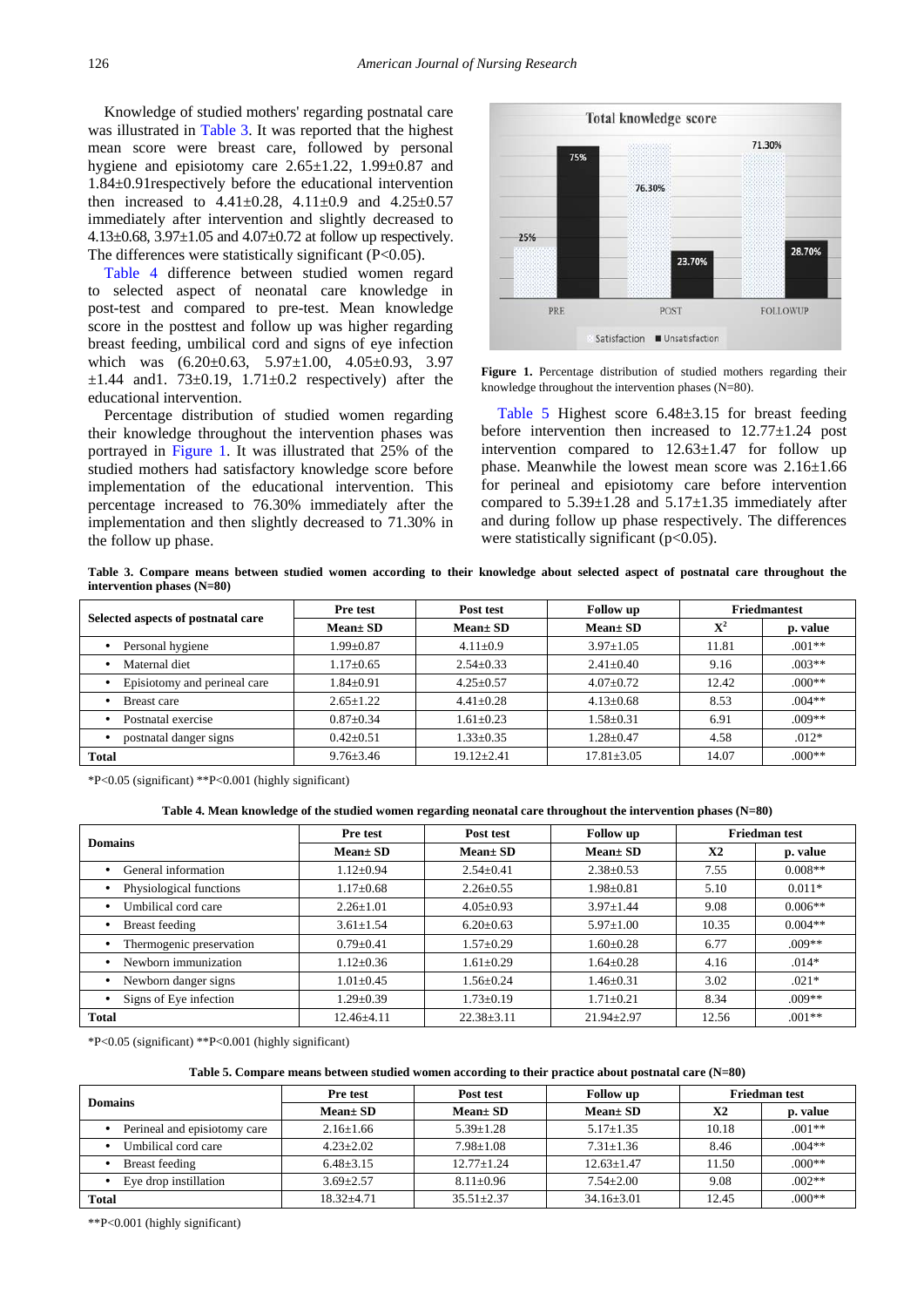|  |  |  | Table 6. Multiple Linear regression model |  |
|--|--|--|-------------------------------------------|--|
|--|--|--|-------------------------------------------|--|

<span id="page-5-1"></span>

|                          |               | <b>Unstandardized Coefficients</b> | standardized Coefficients |                        |          |  |
|--------------------------|---------------|------------------------------------|---------------------------|------------------------|----------|--|
|                          |               | B                                  |                           | m                      | P. value |  |
| Age                      |               | .461                               | .454                      | 7.482                  | $.014*$  |  |
| <b>Educational level</b> |               | .724                               | .717                      | 9.407                  | $.004**$ |  |
| Residence                |               | .108                               | .154                      | 2.825<br>.051          |          |  |
| Occupation               |               | .654                               | .656                      | $.002**$<br>13.351     |          |  |
| Total practice           |               | 1.746                              | .811                      | $.000**$<br>15.251     |          |  |
|                          | Model summary |                                    |                           |                        |          |  |
| Model                    | R             | R square                           | Adjusted R square         | Std. error of estimate |          |  |
| Regression               | .954          | .912                               | .864                      | .524                   |          |  |
|                          |               |                                    |                           |                        |          |  |

\*P<0.05 (significant) \*\*P<0.001 (highly significant)

**Table 7. Multiple Linear regression model**

<span id="page-5-2"></span>

|                          |      | <b>Unstandardized Coefficients</b> | <b>Standardized Coefficients</b> |                        |          |
|--------------------------|------|------------------------------------|----------------------------------|------------------------|----------|
|                          |      | B                                  |                                  |                        | P. value |
| Age                      |      | .385                               | .374                             | 8.133                  | $.018*$  |
| <b>Educational level</b> |      | .793                               | .688                             | 8.033                  | $.009**$ |
| <b>Residence</b>         |      | .167                               | .134                             | 1.460                  | .063     |
| Occupation               |      | .754                               | .731                             | 10.024                 | $.004**$ |
| <b>Total knowledge</b>   |      | 1.699                              | .641                             | 15.201                 | $.000**$ |
| Model summary            |      |                                    |                                  |                        |          |
| Model                    | R    |                                    | Adjusted R square                | Std. error of estimate |          |
| Regression               | .894 |                                    | .751                             | .434                   |          |

\*P<0.05 (significant) \*\*P<0.001 (highly significant)

[Figure 2](#page-5-0) distributing of women regarding to practice throughout three phases of the intervention. It was found that there were statistical significant differences between total practice score of the studied mothers throughout three phases of the educational intervention.

Multiple linear regression model of total knowledge was shown in [Table 6;](#page-5-1) there were statistical significant differences between total knowledge score (dependent) and all constant predictors as age, educational level, occupation, and total practice except residence.

[Table 7](#page-5-2) reveals statistical significant differences between total practice score (dependent) and all constant predictors as age, educational level, occupation, and total knowledge except residence.

<span id="page-5-0"></span>

**Figure 2.** Percentage distribution of studied mothers regarding their practice pre, post and follow up (N=80).

[Table 8](#page-5-3) discovers a highly statistical significant correlation between level of knowledge score and level of practice score ( $r = 0.974 \& p=0.000$ ) respectively.

a. Dependent Variable: Total knowledge

b. Predictors: (constant) Age, Educational level, Residence, Occupation and total practice

a. Dependent Variable: Total practice

b. Predictors: (constant) Age, Educational level, Residence, Occupation and total knowledge

# **4. Discussion**

Education is the fastest way to promote public health awareness,maternal and child health promotion can be achieved through increasing knowledge and education. Women's knowledge regarding postnatal and newborn care during postpartum period must be raised to increase mothers' confidence regarding the care, reduce traditional false beliefs about postnatal and neonatal care, and reduce morbidity and mortality ratesfor mother and newborn [\[8\].](#page-7-6)

**Table 8. Correlation between total practice and total knowledge**

<span id="page-5-3"></span>

| <b>Items</b>          | <b>Total knowledge</b> |
|-----------------------|------------------------|
|                       | r. 0.974               |
| <b>Total practice</b> | p. value $.000**$      |

\*\* Highly significant<0.001

The present study revealed age for pregnant women's were  $23.7 \pm 5.5$  years and more than half of them were had a secondary education. This finding was supported **Timilsina & Dhakal [\[11\]](#page-7-8)** in their study about knowledge on postnatal care among postnatal mother, reported that most of their respondents belong to 22-25 age group and the mean age was 24.12 years. Similarly, **Shahin et al., [\[12\]](#page-7-9)** who found the mean age of the study sample was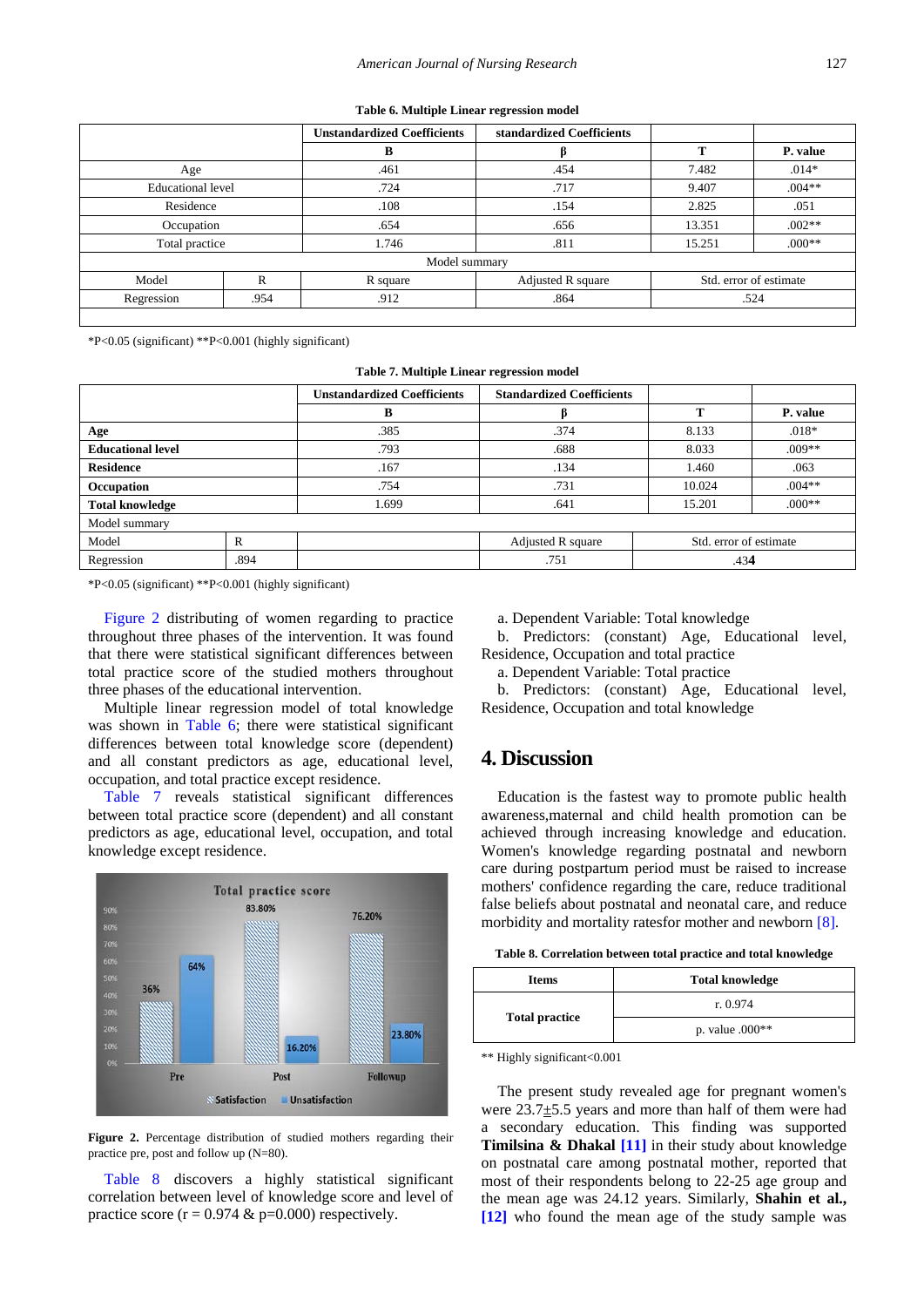23.41±5.34 years for this reason their knowledge was markedly changed from pretest to the posttest & the follow-up test and this change showed a statistically significant difference. Moreover, **Yadav et al [\[13\]](#page-7-10)** in Nepal highlighted that the majority of primipara mothers had secondary school education and 8.4% of the mothers were illiterate.

The present study showed that the majority of the studied mothers were housewives. This may be due to most of them were from rural area and cultural beliefs. This result agrees with **Rahayuningsih [\[14\]](#page-8-0)** who found in his study nearly three quarters of studied mothers were housewives.

Less than one third of the studied women in the current study had previous information regarding postnatal and newborn care and the internet was the most common source of this information and only 20.8% had information from physician. This may be attributed to some communication gap between health professional and the mothers. This finding in disagreement with **Mandal & Ghosh., [\[15\]](#page-8-1) and Timilsina & Dhakal., [\[11\]](#page-7-8)** in India and Nepal, who stated that the main source of mothers knowledge in their studies was getting from relatives and friends.

Awareness of the mothers towards postnatal and neonatal care had a lot of lacunae, so there is scope for improvement by providing better care and health education for antenatal mothers at primary care **Menaka, [\[16\]](#page-8-2)**.

Assess pregnant women's knowledge regarding a selected aspect of postnatal care before and after the educational package is our main target. The present study results revealed that the overall mean score of knowledge related to personal hygiene, episotomy care, maternal diet, postnatal exercise breast care and postnatal danger signs were improved with a highly significant difference after the implementation of the educational package.This goes in line witha study of **Rahayuningsih, [\[14\]](#page-8-0)** who emphasized that the highest mean score of knowledge were regarding for breast care, personal hygiene and episotomy after the intervention program.

Similarly, **Indra [\[17\]](#page-8-3)** studingeffectivenes of selfinstructional on knowledge through postnatal care found that self-instructional module was effects for improve knowledge. Additionally, **Patil et al., [\[7\]](#page-7-5)** found a significant rise in primi postnatal mothers knowledge after the intervention where the mean score of total knowledge at pretest was  $9.96 \pm 2.75$  compared to 17.64  $\pm 2.49$  at posttest which shows that informational booklet was an effective for increasing knowledge. Furthermore, **Shah & Pariyar** [\[18\]](#page-8-4) reported assess practices regard to postnatal care among mothers eesiding.

Concerning to pregnant women's knowledge regarding the parameters newborn care, the present study result demonstrated that there was significant enhancement of the participants' knowledge after educational intervention compared to before intervention, where the majority of them had correct answer after educational package intervention regarding to the physiological function of the newborn, umbilical cord care, breast feeding, thermogenic preservation, newborn immunization, newborn danger signs and signs of eye infection.This result demonstreates the success of the educational package, clarity and consistency of the educational tools that used by the researchers.

In relation to women knowledge about breast feeding, the current study revealed that breast feeding was get highest knowledge between mothers either posttest or follow-up test which in agreement with observation of **Santhi & Kokilavani [\[19\]](#page-8-5)** who mentioned that the structured teaching was effective in improving the level of knowledge to all mothers which become knowledgeable about breast feeding and its advantages and the difference between the pre and post test scores was highly significant.

The present study clarified that the maintenance of the cord carehad a high mean score of knowledge in posttest compared with the pretest . These results revealed that the educational intervention had a significant effect on increasing the mothers' level of knowledge, because lack of knowledge about the cord care affects the mothers' ability to make independent decision on cord care especially among the primipara. Similar study conducted by **Kesterton& Cleland [\[20\]](#page-8-6)** who reported that, lack of knowledge of standard cord care is an important factor underlying unhygienic umbilical cord management among the mothers. Additionally, **Obimbo et al., [\[6\]](#page-7-4)** stressed that the least knowledge score found in the pretest regarding the aspect of prevention of cord infection of the newborn.

Concerning thermal protection of the neonates, the results of this study showed statistical significant improvement in mean score of knowledge in mother's primipara during intervention phase. This result in agreement with **Baqui et al., [\[21\]](#page-8-7)** who clarified that the maintaining of normal body temperature is extremely important in newborn because of their larger body surface area.

Although immunizations does not come under the essential newborn care practices, it is crucial for mother tpimpartein elementary lessons regarding immunization where, better knowledge will improve the vaccine coverage. Therefore, nurses and others health care providers should provide parents with correct information about vaccines. The present study illustrated an improvementsin primipara knowledge regard to newbornimmunization in posttest and follow up phase. Thisfinding goes in line with *Rama* **et al.[, \[22\]](#page-8-8)** and **Davis et al., [\[23\].](#page-8-9)**

Practice of mothers in postnatal and newborn are lagging in many aspects such perineal , episiotomy care, umbilical cord care, breast feeding practices and eye drop instillation for newborn eye care.All these practices have direct impact on mother and neonatal health status and these lacunae are because of deep rooted cultural and traditional beliefs among care givers and ignorance. Hence to overcome this problem increasing overall educational status of mothers, providing proper health education to them regarding care of her and newborn, and discouraging the unhealthy traditional beliefs are very important.

Integrated approach as good feeding practice, immunization, good hygiene and healthy development could reduce maternal and neonatal mortality. According to findings of the current study there was an improvement in the percentages of satisfactory practices related to selected practices ofpostnatal and newborn care after the educational intervention. This finding in accordance with a study of **Abdel-razek [\[24\]](#page-8-10)** who stated that there was highly statistical significant difference in relation to the variable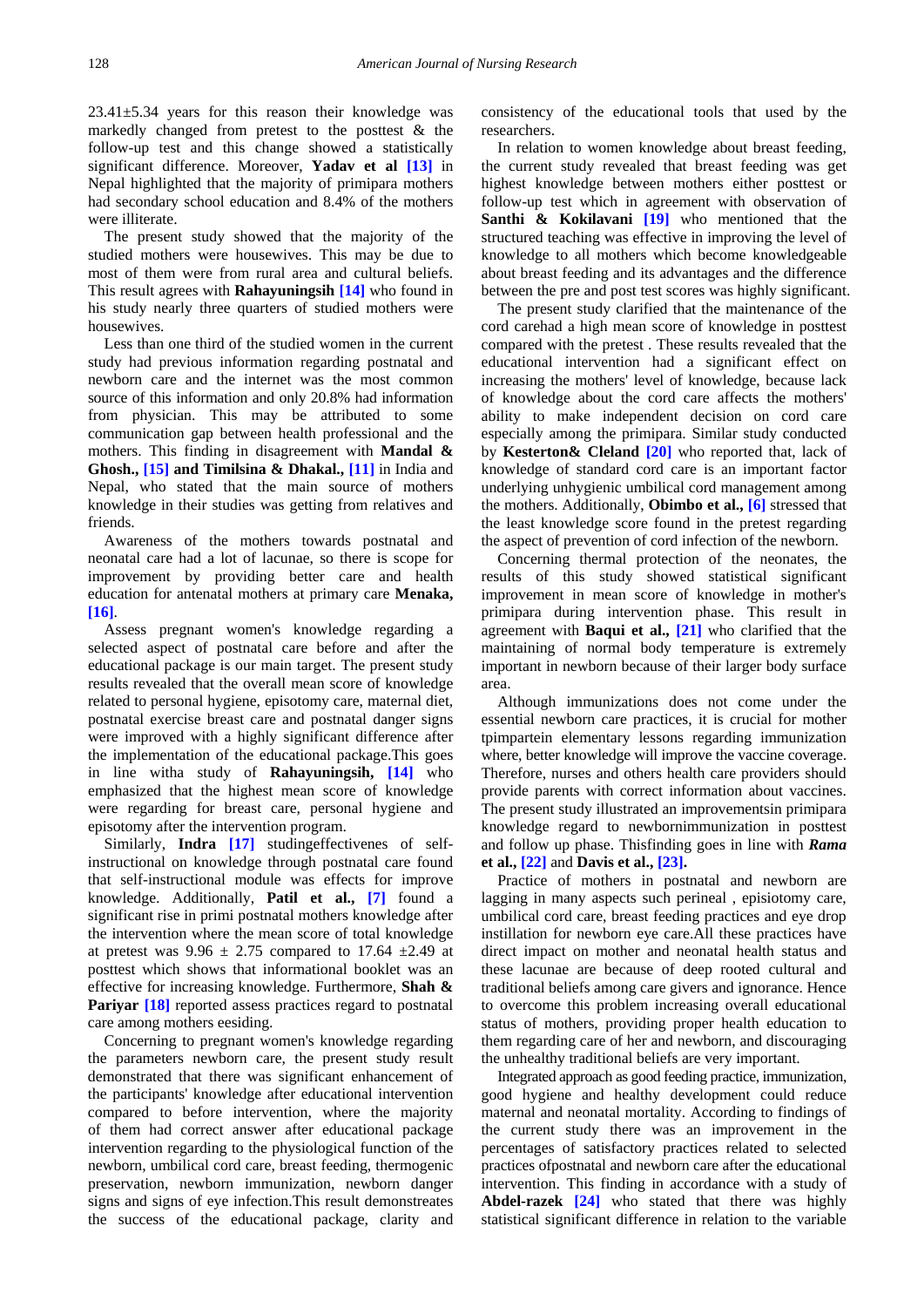concerning the post natal period between pre and post intervention. On the same line, **Mandal** & **Ghosh [\[15\]](#page-8-1)** found that most of mothers had satisfactory practice score about newborn care.

With regard to answering the current study hypothesis that thepregnant women who receive nursing educational package regarding postnatal and newborn care will have higher level of knowledge and have a good practice on posttest than pretest. The present study hypothesis has been achieved to a high degree, where the results of the current study indicated a statistically significant improvement in total knowledge and total practice scores where the majority of studied group had unsatisfactory knowledge and practice in pretest which changed miniority at immediately post and follow up of intervention respectively. From the researchers' point of view, these improvements may be the result of the educational package given to women. In additions to women enthusiasm for participation in the educational sessions and their readiness for future attendance for the sessions. This findings in agreement with **Kuo et al., [\[25\]](#page-8-11)**, **Mozafari et al., [\[26\]](#page-8-12)** and **Kadam & Tata [\[27\]](#page-8-13)** in their studies and statesthat the participants' mothers mainly in pretest had deficient in their knowledge.

Present study reported statistical significant difference between knowledge score (dependent) and constant predictors as practice, demographic data except residence. This finding in accordance with **Timilsina & Dhakal, [\[11\]](#page-7-8)** who stated that there is significant association of level of knowledge with selected demographic variables as educational level, occupation and age. Furthermore, the current study also revealed significant differences between practice score and socio-demographic variables except residence. This result comes in disagreement with **Lalitha [\[28\]](#page-8-14)** who addressed that practice level was better in mothers who were from residential area. Additionally, **Missiriya [\[3\]](#page-7-2)** found that there was no statistically significant association between the mothers practices with the any of the demographic variables.

The present study stated that there was positive correlation between total knowledge and total practice scores. This because improve knowledge has good effect on improve practice and there is direct relation between knowledge and practice. On the same line **thaiba & Rani [\[29\]](#page-8-15)** found a positive correlation between total knowledge and practice on selected aspects of postnatal care among postnatal mothers. This disagree with **Castalino et al., [\[30\]](#page-8-16)** who revealed that a statistically nonsignificant correlation between knowledge and practice

# **5. Conclusion**

Pregnant women who's subjected to educational package about postnatal and newborn care had improved in their knowledge and practice at the post intervention than pre intervention. As, most of women have had satisfactory knowledge and practices after implementation of educational intervention with statistical significant difference in the posttest and follow up compared with the pretest which justify the study research hypothesis.

# **6. Recommendations**

- Establishing a comprehensive training program for pregnant women especially primiparous at MCH centers are mandatory to improve their knowledge and practices on the different aspects of postnatal and newborn care which can reduce the maternal and neonatal morbidity and mortality rate.
- implementing a training program in the field of maternal postnatal and newborn care for maternity nurses at the antenatal care units is required for educating women on postnatal and newborn care, which is a crucial aspect of women's health and help to reduce maternal and neonatal complications
- A similar study can be replicated in other places and on a larger sample size to strengthen the findings and for the generalization of the findings.

# **References**

- <span id="page-7-0"></span>[1] World Health Organization, WHO: WHO recommendations on postnatal care of the mother and newborn.2014. Available at: https://www.who.int/maternal\_child\_adolescent/documents/postna tal-care recommendations/en/
- <span id="page-7-1"></span>[2] *Dutta D: Text book of obstetrics.6th edition. kolkata: new central book agency (p) Ltd. 2014.)* https://www.google.com/search?q=Dutta±D±C:±text±book±of±ob stetrics.6th±edition.±kolkata:±new±central±book±agency(p)Ltd.± 2014 on March 2016.
- <span id="page-7-2"></span>[3] *Missiriya S:* knowledge and practice of postnatal mothers regarding personal hygiene and newborn care. International journal of pharmaceutical sciences review and research.2016.40  $(1)$ . Article No. 18: 89-93.
- <span id="page-7-3"></span>[4] Park K: Textbook of Preventive and Social Medicine. 23rd Ed (2015) Jabalpur: BanarasidasBhanot Publishers. Available at: https://www.worldcat.org/title/parks-textbook-of-preventive-andsocial-medicine/oclc/936412409 on May 2016.
- [5] Kumar A, Srivastava M , Ahmad S & , Upadhyay O.,: Knowledge & Practices of Newborn Care among Postnatal Mothers in Tertiary Care Hospital of Varanasi. International Journal of Health Sciences & Research. 2015; 5(8):38-44.
- <span id="page-7-4"></span>[6] Obimbo E, Musoke R, Were F: Knowledge attitude and practices of mothers and knowledge of health workers regarding care of newborn umbilical cord. East African medical Journal. 2016 Aug; 76(8): 425-29.
- <span id="page-7-5"></span>[7] Patil N, Satwe V, Mohite V et al: AStudy to Assess the Effectiveness of Informational Booklet on Postnatal Care among Primi Postnatal Mothers in Krishna Hospital, Karad, India.International journal of innovative research & development, 2016.5(7):176-180.
- <span id="page-7-6"></span>[8] World Health Organization: Global Health Observatory (GHO) data. Neonatal mortality. 2016. available at https://www.who.int/gho/child\_health/mortality/neonatal\_text/en/ &https://www.who.int/gho/maternal\_health/mortality/maternal\_m ortality\_text/en.
- <span id="page-7-7"></span>[9] Ostendorf W, Potter P & Perry A:Skills performance checklists for clinical nursing skills & techniques, chapter17.8<sup>th</sup> edition...Mosby. 2014.203-204.
- [10] Wheeler B: Health promotion of the newborn and family. In: Wong's nursing care of infants and children.  $9<sup>th</sup>$  ed. Elsevier Company, Mosby, 2015: 222-268.
- <span id="page-7-8"></span>[11] TimilsinaS&Dhakal R: Knowledge on Postnatal Care among Postnatal Mothers. Saudi J. Med. Pharm. Sci. 2015; 1 (4):87-92.
- <span id="page-7-9"></span>[12] Shahin M, Haque M, Mainuddin G, et al. Neonatal care awareness among Bangladesh women. MOJ Public Health. 2015;  $2(4):115-117$
- <span id="page-7-10"></span>[13] Yadav S, Mohan SaundM ,Jitendra Thakur J & et al: Knowledge, attitude and practices on the care of the newborn in postnatal mothers delivering at a tertiary care centre in Nepal.Sri Lanka Journal of Child Health, 2016; 45(3):189-192.